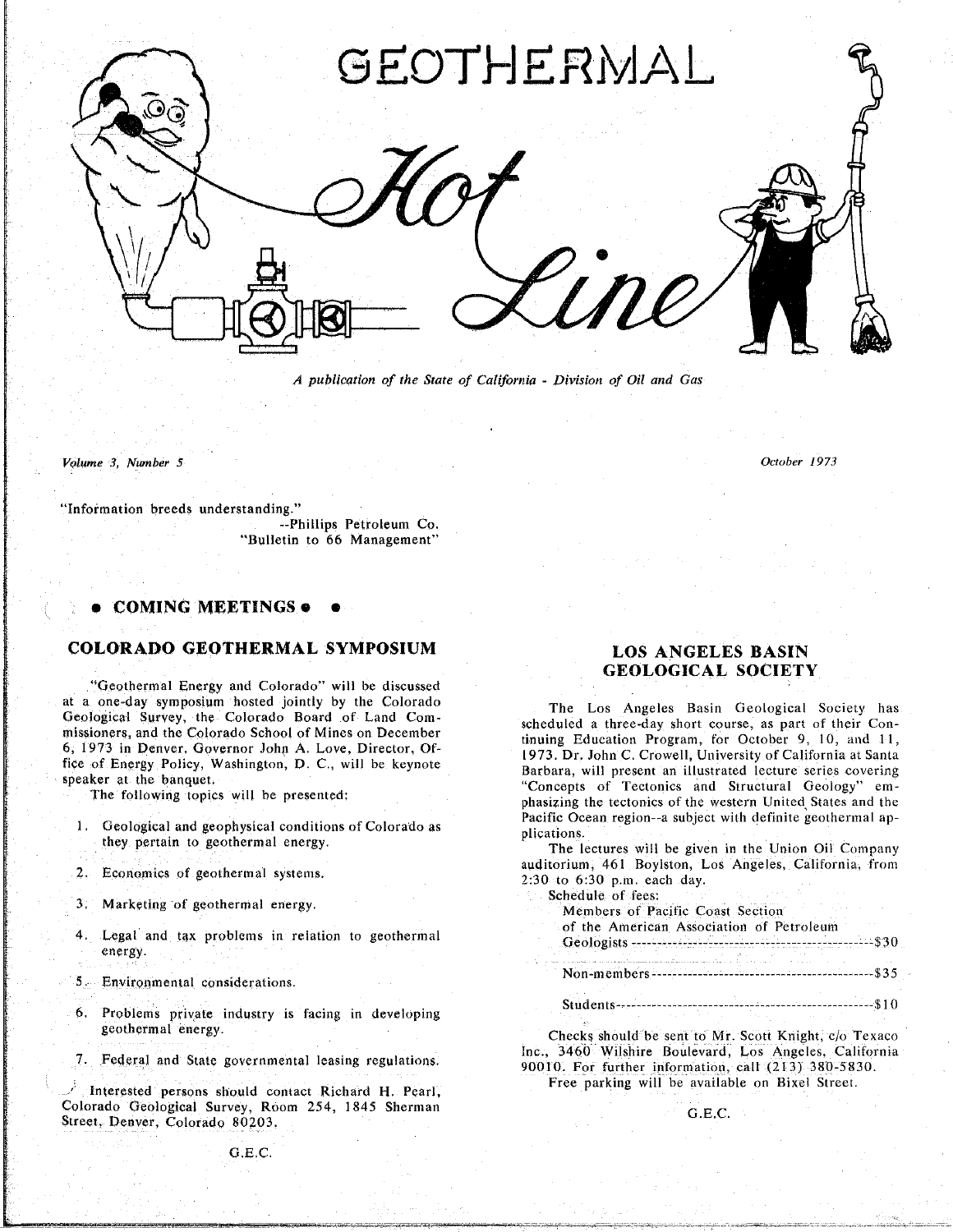The Society of Exploration Geophysicists and the outly sponsor an international meeting in Mexico City on 8. Computer modeling of fluid composition. and ab and Technology, Butte, Montana 59701; and U.S.G.S., for the sale of geothermal steam from their wells on the Octobe

Geothermal Area. California The San Joaquin Geological Society, as part of their Division of Mines and Geology, 1416 Ninth Street, G.E.*C*. 5. An Aeromagnetic Study of the Colorado River<br>Delta Area, Baja California, Mexico<br>held from 7:00 to 10:00 n m in the Forum East Building will be anneling will be california 94111; and 107. S. Broadway, Los held from 7:00 to 10:00 p.m. in the Forum East Building at **Angeles**, California 90012. *Delta Fuente and J. Sumner* Bakersfield College, Bakersfield, California. The fee, which 6. A Review of Geothermal Exploration by Infrared includes all three meetings, will be \$25, payable at the

Round Table Discussion - The Future for Geother-<br>
Movember 19, 1973 - "Legal Problems Before" and Energy before it can be produced.<br>
He Geothermal Industry" before it can be produced. and T. Meidav. **Example 2014**, J. Batharman, College of Taw. University of the contract of the contract of the contract of the contract of the contract of the contract of the contract of the contract of the contract of the College of Law, University<br>of Utah, Salt Lake City,

Interested persons should contact Bill D'Olier of American Thermal Resources, Inc., 5405 Stockdale High-**ON WATER-ROCK INTERACTION** way, Suite 205, Bakersfield, California 93309. Phone **Pacific Energy Corporation O**ON WAY, Suite 205. Bakersfield. California 93309. Phone **Pacific 2018 2018 12:00 Pacific 2000 Pacific 2000 Pacific 2000 Pacific 2000 Pacific 2000 Pacific 2000 Pacific 2000 Pacific 2000 Pacific 2000 Pacific 2000 Pacific** 

Utah

mental water-rock interaction. The found of the found in the found in the found in the found in the found in the found in the found in the steam is of the steam is found in the found in the found in the steam is of the ste 3. Kinetics of water-rock interaction. Washington, D.C., Building 25, Federal Center, Denver, 5. Active geothermal systems and magmatic en-<br>
vironment<br>
G.E.C.<br>
Colorado; and 345 Middlefield Road, Menlo Park, Califorstronment.<br>
Figure 2.2.2. California systems and 345 Middle Park. **Calculation** Colorado; and 345 Middlefield Road. Menlo Par

The tamorphic en-<br>
WORLD GEOPHYSICAL CONFERENCE 6, Water-rock interaction in metamorphic en-<br>
Vicinity," four map sheets, scale 1:125,000. Reproductions **AT THE GEYSERS** W**O**R**L**D G**EO**P**HYS**IC**A**L C**O**N**F**EREN**C**E 6 Water-rock interaction ill metamorphic en- vicinity," four map sheets, scale 1:t25.000. Reproductions **AT THE** GEY**SERS** Geochemical behavior of interstitial waters; University of Idaho, Moscow, ID 83843; Montana Bureau The Society of Exploration Geophysicists and the 7. Geochemical behavior of interstitial waters; University of Idaho, Moscow, ID 83843; Montana Bureau In late August 1973, Pacific Energy Corporation Asociacion Mexicana de

The application of the Self-Potential Method in the symposium, and papers must be in one of these languages.<br>Search for Geothermal Energy and Energy and Gas 1416 Ninth Street Sacramento California Division of Oil struct ad For information contract: and Gas, 1416 Ninth Street, Sacramento, California developed by P.E.C. in the area. E. Anderson and G. Johnson<br>
2. Regional Aspects of the Geothermal Resource Geological Survey Prague (S.G.S., Room 504, Custom House, San Fran-<br>
2. Regional Aspects of the Geothermal Resource Geological Survey Prague (S.G.S

Experimental and western Mexico and the States of the States of the States of the South Malostranske numeration of the States of the States of the States of the South Malostranske in Sundergoing final and western Alaska, b western *,*United States t 1821 Praha 1 springs in central and western Alaska*?'* by Miller, Barnes. undergoing final testing and should be fuliy operational by J. F. H. F. Hermanning College of Two Resistivity<br>Techniques as Applied to the Delineation of a<br>California 94025 California 94025 California 94025 California and internation, and the engineering stage or are

A. Mazzella and A. Dey<br>4. Geoelectric Investigations Near The Geysers **SAN JOAQUIN GEOLOGICAL SOCIETY** the Imperial Valley, California, by Hinkle and Vaughn. all 15 units running will be 908 mw. Geoelectric Investigations Near The Geysers<br>
Geothermal Area, California and Ceological Sections of the home and Geology 1416 Ninth Street The San Joaquin Geological Society, as part of their **Communisty Containers and Geology**, 1416. Ninth Street,

 $M.J.R.$ 

*Geological* Engineering, The Geysers Geothermal Field **1993.** The project spoon is a spoon of California about Ocean *in in Geysers Geothermal* Field **1973.** Work of California

2. *Utiliam*<br>2. *Utiliam* Geothermal Media of Gravimetric Data for September 18. 1973, and a long september 18. 1973<br>2. *Utiliam* Geothermal Media for the purpose of the resurvey is to compile background<br>2. Convention of S

# The Geysers Geothermal Field

**On August 28, 1973, Pacific Energy Corporation began** 

water-rock interaction in weathering and nutrient and Arlington Boulevard, Arlington, Virginia.<br>Mater-rock interaction in weathering and nutrient Arlington Boulevard, Arlington, Virginia.<br>Rorabaugh A-6. If commercial steam water-rock interaction in weathering and nutrient and nutrient Arlington Boulevard. Arlington, Virginia.<br>The constant and the productive limits of P.E.C.'s holdings will be ex-<br>Experimental water-rock interaction Magma pla

- 
- 
- 
- 
- 
- 
- 
- 
- 
- Exploration by Infrared includes all three meetings, will be \$25, payable at the M.J.R. **IMPERIAL VALLEY SURVEY NET**<br>
Africa M.J.R. **IMPERIAL VALLEY SURVEY NET**<br>
Africa Following is the schedule: Line Scanning ill North Ameri ca*.* Europe, and East door*.*
- 

- 1. Microearthquakes and Seismic Groundnoise Map-<br>
The Geysers Geothermal Field The Geysers Geothermal Field Land surveys in the Imperial Valley must be done<br>
Berkeley, California Berkeley, California entertainments had sur ping - Conjunctive Geothermal Exploration Tool Berkeley, California The Geothermal Exploration Tool
- Utilization of Gravimetric Data for Estimation of Convergence Convective Heat Flow Convective Heat Flow Surveying errors.
- 
- 
- 1. Round Table Discussion- The Future for Geothermal Industry".<br>
The Geothermal Industry".<br>
The Geothermal Industry". Can be professor in the Geothermal Industry". Gallery Can be professor in the Geothermal Industry".

T. Meidav

# **INTERNATIONAL SYMPOSIUM**

The International Association of Geochemistry and The International Association of Geochemistry and On August 28, 1973, Pacific Energy Corporation began Cosmochemistry, along with the Geological Survey of G.E.C. drilling "Rorabaugh' *A*-7*,* near the center of See. 14. T.*.* 11 Magma Ene**r**gy, In**c**. *, Progues.* Will cosponsor a symposium on Water-Rock In-<br> **Progression** will consist of a meeting in **U.S. GEOLOGICAL SURVEY** be set at 760 m. If completed, this well will be shut-in pen-Praction. This symposium will consist of a meeting in<br>Practic Company of Pacific Gas and Electric Company's to the Imperial County Planning Commission for permission<br>Turbine-generator Unit 1.5 On August 24, 1973. P.G.&E. t extension of the Bohemian Massif, Sep-<br>a field in the steam of the Soleman Massif, Sep-<br>signed an agreement with P.E.C. to purchase steam for the drilled in Sec. 34, T. 16 S., R. 16 E., S.B.B.&M., 4 miles

- 
- 
- 
- 
- 
- 
- $7_{\circ}$ 
	-

October 21-25, 1973. As part of the meeting, two geother-<br>mal symposia will be offered on Wednesday, October 24. stracts for papers must be received before December 1,<br>Aeromagnetic map of the Clear Lake area, Lake, and acc stracts for papers must be received before December 1, "Aeromagnetic map of the Clear Lake area, Lake, agreement provides that PG&E initially will construct a 55 Geothermal Symposium I agreement provides and the symposium of the symposium, and papers must be in one of these languages for the Sonoma, Napa, and Mendocino Counties, California." The application of the Self-Potential Me

Ceological Survey Prague Cisco, California 94111.<br>Malostranske nam. 19<br>Malostranske nam. 19 Base in Northwestern Mexico and the South-<br>
2. Regional Aspects of the Geologic setting and chemical characteristics of hot and western United States<br>
2. Prague city of the Geologic setting and western Alaska. by Miller, B 3. Techniques as Applied to the Delineation of a **Middlefield Road.** Middlefield Road. Middlefield Road. Mennes and the California Study of the California California Applied to the California Geothermal areas of a swatting Techniques as Applied to the Delineation of the Delineation of the Delineation of the Delineation of the Applied of A. Mazzella and A. Dev<br>A. Mazzella and A. Dev

as the company of the companion and the

Africa Following is the schedule:<br>
D. T. Hodder Movember 5, 1973 - "Hydrologic Aspects of and Gas is acting as lead agency in an intergovernmental<br>
Ceothermal Luncheon Speaker Coothermal Unit of the California Division of Geothermal Luncheon Speaker<br>Frederico Mooser, Chief Geologist, Comision Federal de Professor, Bank Withor CONDINA CALIFORNIA CONDINATIONS *Frederico Mooser*, Chief Geologist, Comision Federal de **SONOMA COUNTY, CALIFORNIA** and subsidence detection net originally surveyed in the winter-<br>Electricidad "Geothermal Exploration in Mexico" **and SONOMA COUNTY, CALIF** Electricidad "Geothermal Exploration in Mexico"<br>Geothermal Symposium II Coolorisal Engineering Coolorisal Engineering of 1971-72. Work on the project should begin about Oc-

The Serkeley, California Capital Kinetics Systems Corporation<br>
1. R. Bailey<br>
2. Utilization of Gravimetric Data for Estimation of November 12, 1973 - "Reservoir Engineering of the Systems Corporation<br>
2. Utilization of Gra

The Summer of Geothermal Exploration<br>Technology and Exploration State of California. The well, "Rorabaugh" 1, in Sec. 14, T. 11 N., data for monitoring tectonic movements and possible sub-<br>Paw MDR&M is annoximately 460 m. 3. Assessment of Geothermal According to Christophermal Controllering, The Georgian Petroleum Engineering, Palo<br>Banwell, T. Meiday, and F. Tonani M. To Christophermal in See. 14 T. 11 N. 2006 and production and placed on p Technology Stanford University, Paint Case of Production of Oil and Gas and Gas and Gas approximately areas and Alto, California Alto, California and Alto, California are particle in the earth of the sidence of sidence in

# **WELL OPERATIONS**

### Magma Energy, Inc.

a field triangled triangled triangled triangled triangled triangled triangled triangled triangled triangled triangled triangled triangled triangled triangled triangled triangled triangled triangled triangled triangled tria tempt 14-17<sup>2</sup> areas the mean and mineral states of data for evaluation of selected geothermal new power plant.<br>The public hearing in Sonoma County, August 24, was drilled as an observation hole to 1,977 m. last April. Subject the distinguishing thermal and mineral Clancy, Harrill, Rush, and Van Denburgh. Available for in-<br>Waters of different origins of different origins of the drilled in the Mesa and Nevada and Nevada and near in the Me waters of different origins.<br>spection at 345 Middlefield Road, Mento Park, California,<br>column the southwest 1/4 of Sec. 13, T. 11 N.R. 9. Sec. 22, T. 15 S., R. 14 E., S.B.B.&M., northeast of El Cen-2. District of the contraction at low-temperatures;<br>2. District interaction at low-temperatures;<br>2. We at a noint-approximately 1.000 meast of their to-near "Bonanza" 1, also an observation well which was

 $G.E.C.$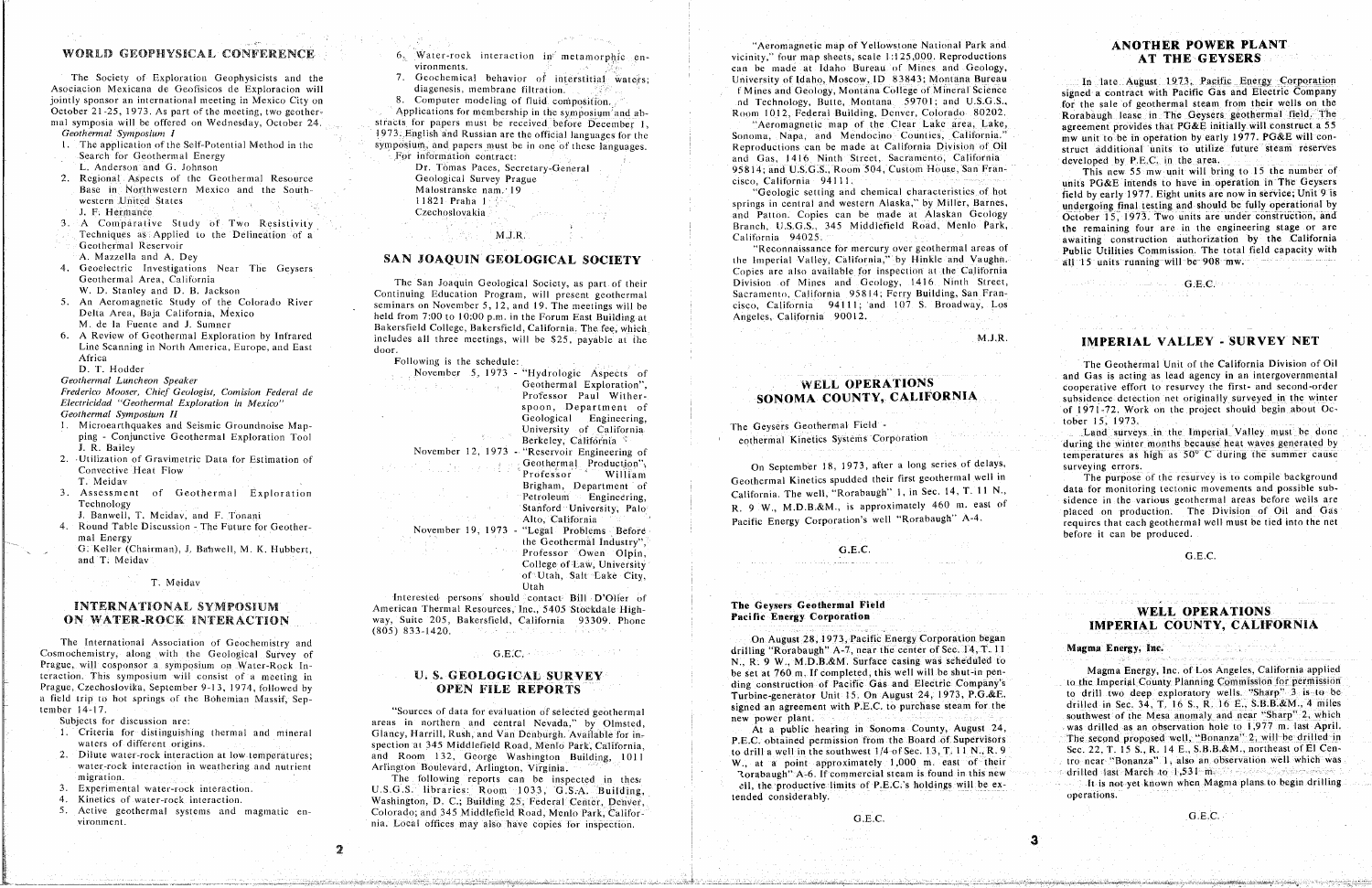### East Mesa Anomaly -U. S. Bureau of Reclamation

On August 15, 1973, the Bureau of Reclamation completed their second geothermal well, "Mesa" 6-2, as part of their continuing exploratory effort on the East Mesa anomaly in the Imperial Valley. The hole was drilled to a total depth of 1,831 m. Production casing,  $(7.5/8)$  preperforated from  $1,660$  m. to the bullplug at  $1,815$  m., was stage cemented through ports above the perforations.

A temperature survey, run on September 13, 1973, indicated a bottom-hole temperature of 187° C.

At present, U.S.B.R. is flow-testing the well for production data.

# JOINT VENTURE - IMPERIAL VALLEY

In August 1973, Chevron Oil Company (a subsidiary of Standard Oil Company of California), Magma Energy, Inc., and New Albion Resources Company (a subsidiary of San Diego Gas and Electric Company) announced that they have joined forces to evaluate the geothermal potential of their combined holdings in the Heber area, four miles south of El Centro.

Operations are scheduled to begin in mid-November and will include production and injection testing of the three existing geothermal wells: Chevron has one and Magma has two. Chevron will be operator for the project.

Plans are to produce two of the wells into a closed system to test their production characteristics and inject the fluid into the third well. The test should last for about three months. During this testing phase, attempts will be made to establish the areal extent and characteristics of the geothermal reservoir, as well as to test various types of equipment, such as pumps, heat exchangers, and pipe.

If the test results are favorable, it is probable that new wells will be drilled in the near future.

### **JOINT VENTURE - IDAHO**

Sun Oil Company of Dallas, Texas and Kennedy Enterprises of Salt Lake City, Utah are reported to have joined forces in a geothermal exploration venture near Preston, Idaho, a prime prospect area in the southeast corner of the state.

In addition to the Preston area, Kennedy Enterprises is reported to own valuable private lands surrounding the perimeter of Yellowstone National Park in eastern Idaho.

It is thought that Sun Oil Company will drill exploratory wells in both areas sometime next year.

### $\cdot$  G.E.C.

# NEW GEYSERS IN LONG VALLEY, CALIFORNIA

During the early morning of August 24, four new hot springs burst into existence on Hot Creek in Long Valley. For the first few days, these springs were geysering 3 to 5 m in the air, but at present only two are active. The new springs are 100 m south of another group of boiling springs on Hot Creek (Sec. 25, T. 3 S., R. 28 E., M.D.B.&M.) in Mono County, California.

On August 25, an earthquake of magnitude 3.5 occurred between Hot Creek and Bishop. The geysers and earthquake may reflect tensional tectonic activity in the area.

M.J.R.

# **WELL OPERATIONS ARIZONA AND UTAH**

### **Geothermal Kinetics Systems Corporation**

Geothermal Kinetics Systems Corporation is continuing with an extensive series of temperature, pressure build-up, and flow stimulation tests in both of their "Power Ranches" wells near Higley, Arizona (see "Hot Line", v. 3, nos. 1, 3 and 4).

It has been reported that Geothermal Kinetics will be drilling a geothermal well in Utah sometime before the end of this year.

### $G.E.C.$

# **WELL OPERATIONS PHILIPPINES**

### Union Oil Company of California

As a result of three successful geothermal wells drilled by a subsidiary of Union Oil Company in the Tiwi area of southern Luzon's Bicol Peninsula, the Philippines now have their first geothermal steam field. Exploratory drilling to expand the field limits will continue this year and development drilling will be done as required.

Last month, the Philippines accepted a \$4.2 million loan from the United States in order to develop this important new geothermal field. A 10 mw electric generating plant and the necessary power transmission system will be constructed by the National Power Corporation--a Philippine government-owned utility--to supply the provinces of Albay, Sorsogon, and Camarines Sur in southern Luzon. the new field is expanded and developed, additional pow plants will be built and transmission lines will be run into Manila.

### $G.E.C.$

# **JOINT VENTURE** NEW MEXICO - NEVADA

In August 1973, it was announced that Sun Oil Company and Calvert Exploration Company had reached an agreement to conduct a joint geothermal exploration program on their respective lease holdings in New Mexico and Nevada.

Calvert's wholly-owned subsidiary, Calvert Geothermal Resources, Inc., owns geothermal leases on 116,000 acres in New Mexico, and Sun has leases on 32,000 acres in Nevada.

The agreement calls for an initial undisclosed amount provided by Sun for joint operations on the New Mexico holdings, together with a pooling of presently owned and future acquired properties by both companies in the two states. After these initial expenditures, Sun and Calvert will explore for steam for the generation of electric power with each company contributing 50 percent of the cost. Calvert will be the operator of the program in New Mexico and Sun will be operator in Nevada.

Sun Oil Company is currently involved in an active exploratory geothermal program in California, and Calvert presently a contract driller for geothermal wells in Ne Mexico.

from Handbook of Chemistry & Physics, 1972 and National Bureau of Standards, S.P. 330, 1972

| <b>Distance</b>                    |              |           |                    |                            |                  |                                                          |          |                              |                          |
|------------------------------------|--------------|-----------|--------------------|----------------------------|------------------|----------------------------------------------------------|----------|------------------------------|--------------------------|
|                                    | cm           |           | i n                |                            | $f1 -$           | m                                                        |          | mi                           |                          |
| 1 centimeter                       | $\mathbf{L}$ |           | 0.39370079         |                            | 0.032808399      | 0.01                                                     |          | 6.2137119 x 10 <sup>-6</sup> |                          |
| 1 inch                             | 2.54         |           | $\mathbf{1}$       | 0.083333                   |                  | 0.0254                                                   | 1.57828  | $x = 10^{-5}$                |                          |
| 1 foot                             | 30.48        |           | 12                 | $\mathbf{1}^{\mathcal{C}}$ |                  | 0.3048006                                                | 1.89393  | $x - 10^{-4}$                |                          |
| 1 meter                            | 100          | 39.370079 |                    | 3.2808399                  |                  | $\mathbf{I}$                                             |          | 6.2137119 x 10 <sup>-4</sup> |                          |
| 1 mile                             | 160934.4     |           | 63360              |                            | 5280             | 1609.344                                                 |          |                              |                          |
| Pressure                           |              |           |                    |                            |                  |                                                          |          |                              |                          |
|                                    |              | Pa        | lb/in <sup>2</sup> |                            |                  | kg/cm <sup>2</sup>                                       |          | bar                          | atm                      |
| l pascal                           |              | 1         |                    | $1.45038 \times 10^{6}$    |                  | $1.019716 \times 10^{-5}$                                |          | 0.00001                      | $9.86923 \times 10^{-7}$ |
| 1 pound/inch <sup>2</sup>          |              | 6894.76   |                    |                            |                  | 0.070306958                                              |          | 0.0689476                    | 0.0680460                |
| 1 kilogram/centimeter <sup>2</sup> |              | 98066.5   |                    | 14.223343                  |                  |                                                          |          | 0.980665                     | 0.967841                 |
| 1 bar                              |              | 100000    |                    | 14.503.8                   |                  | 1.019716                                                 |          |                              | 0.986923                 |
| i atmosphere                       |              | 101325    | 14.6960            |                            |                  | 1.03323                                                  |          | 1.01325                      |                          |
| <b>Energy</b>                      |              |           |                    |                            |                  |                                                          |          |                              |                          |
|                                    |              | Ĵ.        | cal                |                            | Btu              |                                                          | W hr     |                              |                          |
| 1 joule                            |              | 1         | 0.239006           |                            |                  | $9.48451 \times 10^{-4}$                                 |          | 2.777778 x 10 <sup>-4</sup>  |                          |
| 1 calorie (NBS)                    |              | 4.18400   | 1                  |                            |                  | 3.9683207 x 10 <sup>-3</sup> 1.162222 x 10 <sup>-3</sup> |          |                              |                          |
| 1 British thermal unit             |              | 1054.35   | 251.99576          |                            | $\sim 1^{\circ}$ |                                                          | 0.292875 |                              |                          |
| I watt hour                        |              | 3600      | 860.421            |                            | $-3.41443$       |                                                          | 1.       |                              |                          |
| Enthalpy                           |              |           |                    |                            |                  |                                                          |          |                              |                          |
|                                    |              | i Aca     |                    | i da -                     | Rtu Ah           |                                                          | rol kr   |                              |                          |

|                              |              | j/kg         | j⁄g.      | Btu/lb                                     | calk                       |                                |
|------------------------------|--------------|--------------|-----------|--------------------------------------------|----------------------------|--------------------------------|
| 1 joule/kilogram             |              |              | 0.001     | $4.30211 \times 10^{-4}$                   | 2.39006 x 10 <sup>-4</sup> |                                |
| I joule/gram                 |              | 1000         |           | 0.430211                                   | 0.239006                   |                                |
| 1 British thermal unit/pound |              | 2324.444     | 2.324444  |                                            | 0.555556                   |                                |
| 1 caloric/gram               |              | 4184         | 4.18400   | 1.8                                        |                            |                                |
| Volume                       |              |              |           |                                            |                            |                                |
|                              |              | gal          | ft3.      | <b>bbl</b>                                 | m <sup>3</sup>             | acre ft                        |
| l liter                      | $\mathbf{1}$ | 0.26417205   |           | $0.035314667$ 6.2898107 x 10 <sup>-3</sup> | 0.001                      | 8.1071319 x 1077               |
| I gallon                     | 3,7854118    | $\mathbf{1}$ |           | 0.13368055 0.02380952                      | $3.7854118 \times 10^{-3}$ | 3.0688833 $x$ 10 <sup>*6</sup> |
| l foot <sup>3</sup>          | 28.316847    | 7.4805195    | $\sim 1$  | 0.1781076                                  | 0.028316847                | 2.2956841<br>$x = 10^{25}$     |
| Ebarrel (oil)                | 158.98729    | $42^{\circ}$ | 5.614583  |                                            | 0.15598729                 | 1.188930<br>$x = 10^{-1}$      |
| 1 meter <sup>3</sup>         | 1000         | 264.17205    | 35,314667 | 6,2898107                                  |                            | $8.1071319 \times 10^{-4}$     |
| l acre foot                  | 12334818     | 325851.43    | 43560     | 7758,367                                   | 1233,4818                  |                                |
|                              |              |              |           |                                            |                            |                                |

State of California Division of Oil and Gas Geothermal Unit

### **CONVERSION FACTORS**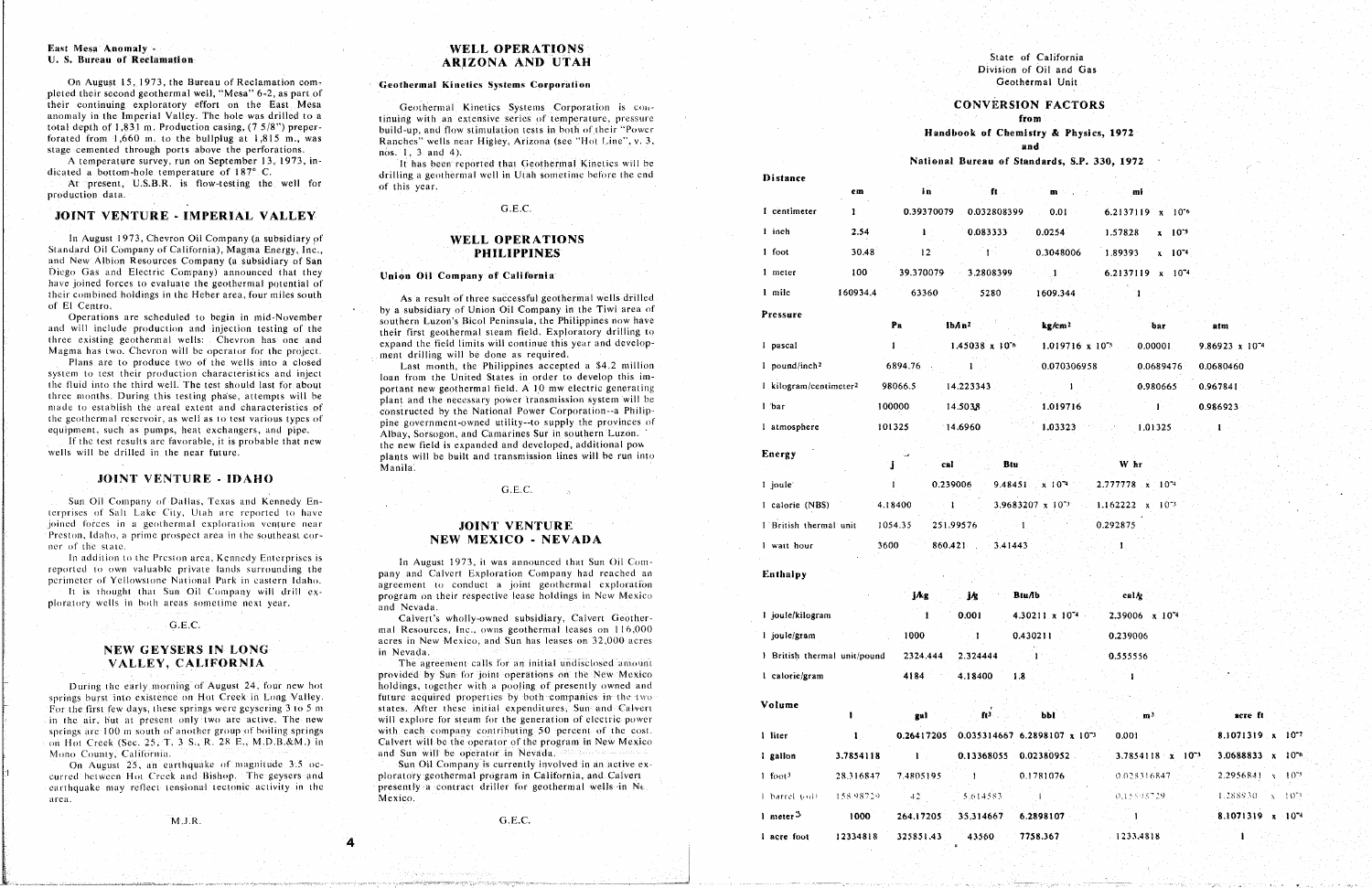# **WELL OPERATIONS** LAKE COUNTY, CALIFORNIA

### le Geysers Geothermal Field gnal Oil and Gas Company

Gebba Je

 $\left(\begin{array}{c} 1 \\ 1 \end{array}\right)$ 

 $\langle \cdot \rangle$ 

 $(\zeta)$ 

As per agreement with Pacific Gas and Electric Company, Signal Oil and Gas Company is drilling a new geothermal well, "McKinley" 6, in the Castle Rock Springs area of The Geysers field. To date, Signal has six potential producers shut-in, awaiting completion of PG&E's proposed 135 mw Powerplant, Unit 13, scheduled for completion in 1976.

Signal also has plans for an extensive exploratory and development program in an area southeast of their existing wells at Castle Rock Springs. A discovery in this area could extend the present field boundary 3 km. Signal has submitted an environmental impact statement to the Lake County Planning Commission and a public hearing is pener af hjelper i den men med inne for den sted.<br>Det af hjelper i blev beskept i de steden ding.

# $\mathbf{G.E.C.}$

# NEW ZEALAND - HOT AGAIN

For the past several years, interest in geothermal exploration and development in New Zealand has been slack. due, mainly, to numerous natural gas discoveries in that country. In recent months, however, interest in geothermics has been renewed and, as a consequence, four new wells and a re-injection project are planned for Broadlands, as well as exploratory drilling in new areas.

At Wairakei the power generation facilities are in full eration, with 90 percent well availability and no blems.

## G. Facca

# **API NUMBERS FOR ALL NEVADA GEOTHERMAL WELLS**

The Nevada Bureau of Mines and Geology is now assigning unique API numbers to all geothermal wells drilled in Nevada. The numbering system will include a 3digit county code plus a 5-digit number from the API series. For example, the first well (Magma Power Co. No. 1) drilled at Brady's Hot Springs, Churchill County, will have API number 001-90000.

These numbers will be recorded by the API, but at this time will not be made part of the API digital file. Instead, the numbers will be maintained in hard copy, and will be available on request through the American Petroleum Institute, Washington, D. C.

J. Schilling

# **PUBLICATIONS GEOTHERMAL PAMPHLET**

"Geothermal Energy in California", Pamphlet No. PR01, has just been released by the Division of Oil and s. The publication, which was designed for the lay public i students (general science teachers should find it a valuable teaching aid) briefly describes California's geothermal resources, their availability, and potential use as an energy source.

Anyone wishing to obtain copies of this publication

should contact the Division's Publications officer, Ray Rothermel, at 1416 Ninth Street, Sacramento, California 95814.

### $G.E.C.$

# **NEW EARTH RESOURCES OBSERVATION SYSTEMS** DATA CENTER

The National Center for Earth Resources Observation Systems was dedicated recently. This center will process and disseminate spacecraft and aircraft images of the earth and provide professional and instrumental assistance to users of the data. The address is EROS Data Center, Sioux Falls, South Dakota 57198.

### $M.J.R.$

### METRIC USAGE

The General Conference on Weights and Measures defines the International System of Units (SI) as the standard for worldwide metric usage. The U.S. National Bureau of Standards has accepted these units for use in the United States. Following is a partial list of approved units:

| <b>Base Units:</b> |                    |
|--------------------|--------------------|
| length             | - metre (meter) (n |
| mass               | - kilogram (kg)    |
| time :             | - $second(s)$      |

| temperature |  | - kelvin $(K)$ |  |  |
|-------------|--|----------------|--|--|
|             |  |                |  |  |

**Derived Units:** 

 $5<sub>1</sub>$ 

i Sidayi Piya

ituria (timo vid Cach

45 원 동물 1948 (1948 - 1949 - 1949 - 1949 - 1949 - 1949 - 1949 - 1949 - 1949 - 1949 - 1949 - 1949 - 19

| area        | square metre $(m2)$         |
|-------------|-----------------------------|
| volume      | cubic metre (m3)            |
| force.      | - newton (N)                |
| pressure    | - pascal (Pa)               |
| energy      | joule $(J)$                 |
| enthalpy    | - joule/kilogram (J/kg)     |
| mass flow   | - kilogram/second $(kg/s)$  |
| volume flow | - cubic metre/second (m3/s) |

The Division of Oil and Gas, Geothermal Unit, will be using these approved units. In addition, two secondary metric units will be used because of their greater convenience:

temperature - degree Celcius ( ${}^{0}$ C) K-273.15  $-bar$  (bar)  $10<sup>5</sup>$  Pa pressure

### M.J.R.

### **GEOTHERMAL RESOURCES COUNCIL**

The first of a series of Special Short Courses on Geothermics has been scheduled by the Council. The first course entitled "Geothermal Exploration - S.S.C. No. 1" will include sections on geology, geophysics, geochemistry, and land acquisition. It will be held from January 14 to 16, 1974 at the Senator Hotel in Sacramento, California. Enrollment is limited to 225 persons, including 25 students. The course fee will be \$100.00 for regular enrollees and \$25.00 for students. Dr. Jim Combs of the University of California, Riverside, will act as chairman.

Send all replys concerning enrollment to the Course Coordinator: Beverly Hall, Geothermal Resources Council, P. O. Box 1033, Davis Ca. 95616, (916) 758-2360. Watch the Hot Line for details.